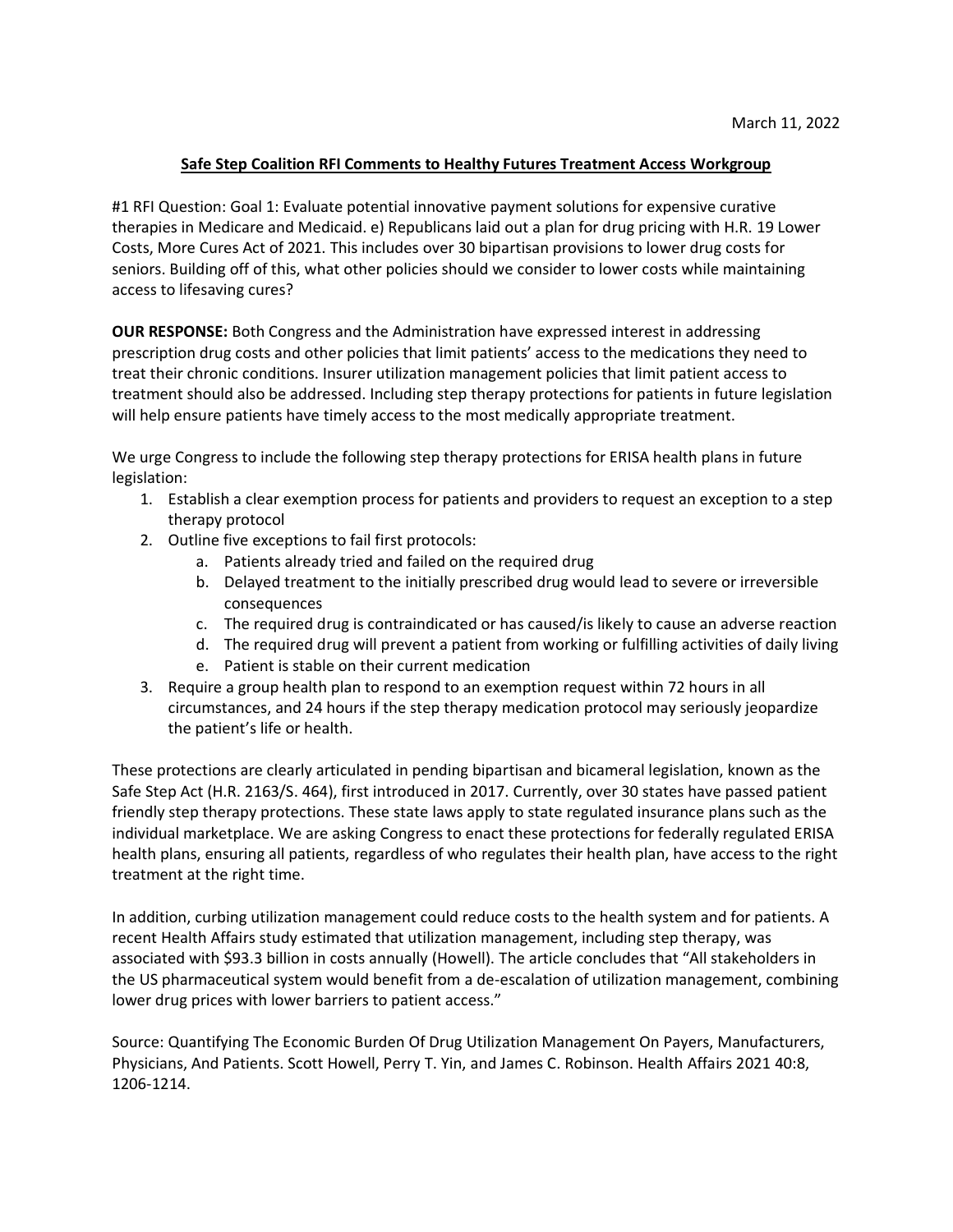#2 RFI Question: Goal 2: Encourage innovation and make the Medicare system more flexible to be able absorb new innovative drugs, devices, diagnostics while being good stewards of taxpayer dollars. a) What barriers to innovation in the drug, device, or diagnostic space should Congress address?

**OUR RESPONSE**: Insurance-mandated step therapy as a general practice impedes access to innovative therapies. An analysis of interviews, surveys, and claims data found the following:

- "89% of physicians and 78% of pharmacists believe that step-therapy requirements prevent patients with autoimmune diseases from receiving the most innovative prescription therapies.
- 87% of physicians and 56% of pharmacists surveyed also said that the UM methods prevent patients from receiving the treatments that could help them most" (Snow).

In addition, while utilization management like step therapy defines access for patients, it does not keep pace with clinical guidelines. Researchers at Tufts Medical Center recently found that step therapy was applied to 38.9% of drug coverage decisions, and more than half (55.6%) of those decisions required more steps than the clinical guidelines for diseases like multiple sclerosis, psoriasis, psoriatic arthritis, or chronic migraines (Lenahan).

Source: J. Snow MPH, et al. The Impact of Step Therapy Policies on Patients. XCenda, [https://www.xcenda.com/-/media/assets/xcenda/english/content-assets/white-papers-issue-briefs](https://www.xcenda.com/-/media/assets/xcenda/english/content-assets/white-papers-issue-briefs-studies-pdf/impact-of-step-therapy-on-patients_final_1019.pdf?la=en&hash=A7BB3FA4DAC189D9240CF8B724B435A8942E91DF)[studies-pdf/impact-of-step-therapy-on](https://www.xcenda.com/-/media/assets/xcenda/english/content-assets/white-papers-issue-briefs-studies-pdf/impact-of-step-therapy-on-patients_final_1019.pdf?la=en&hash=A7BB3FA4DAC189D9240CF8B724B435A8942E91DF)[patients\\_final\\_1019.pdf?la=en&hash=A7BB3FA4DAC189D9240CF8B724B435A8942E91DF](https://www.xcenda.com/-/media/assets/xcenda/english/content-assets/white-papers-issue-briefs-studies-pdf/impact-of-step-therapy-on-patients_final_1019.pdf?la=en&hash=A7BB3FA4DAC189D9240CF8B724B435A8942E91DF)

Source: Variation In Use And Content Of Prescription Drug Step Therapy Protocols, Within And Across Health Plans. Kelly L. Lenahan, Donald E. Nichols, Rebecca M. Gertler, and James D. Chambers. Health Affairs 2021 40:11, 1749-1757

#3 RFI Question: Miscellaneous. b) Is there anything else the Treatments Subcommittee should consider?

**OUR RESPONSE**: Thank you for the opportunity to provide input to the Healthy Future Task Force's Treatment Access Workgroup. On behalf of the undersigned 84 patient and provider advocacy groups, we urge you to consider policies that support increased access to high-quality, affordable, comprehensive health care and patient protections from barriers as part of your upcoming plans. Specifically, we ask that the Task Force include guardrails on the use of insurance-mandated step therapy protocols in ERISA health plans.

As you know, step therapy is a protocol used by health insurance companies that requires patients to try and prove failure on one or more insurer-preferred medication treatments before the insurer will provide coverage for medication initially prescribed and agreed upon by the patient and their provider. Step therapy is widely used by health plans, and protocols vary greatly from plan to play, even for the same disease or condition. Such protocols also frequently lead to delayed access to care and can result in devastating health outcomes to the patient, including many stories from our patients who have undergone preventable and irreversible surgeries, led to severe flare-ups, or even dying.

While a drug or therapy might be generally considered appropriate for a condition, individual patient issues--the presence of comorbidities, potential drug-drug interactions, or patient intolerances may necessitate the selection of an alternative drug as the first course of treatment. Step therapy requirements often fail to recognize such considerations, resulting in delays in getting patients the right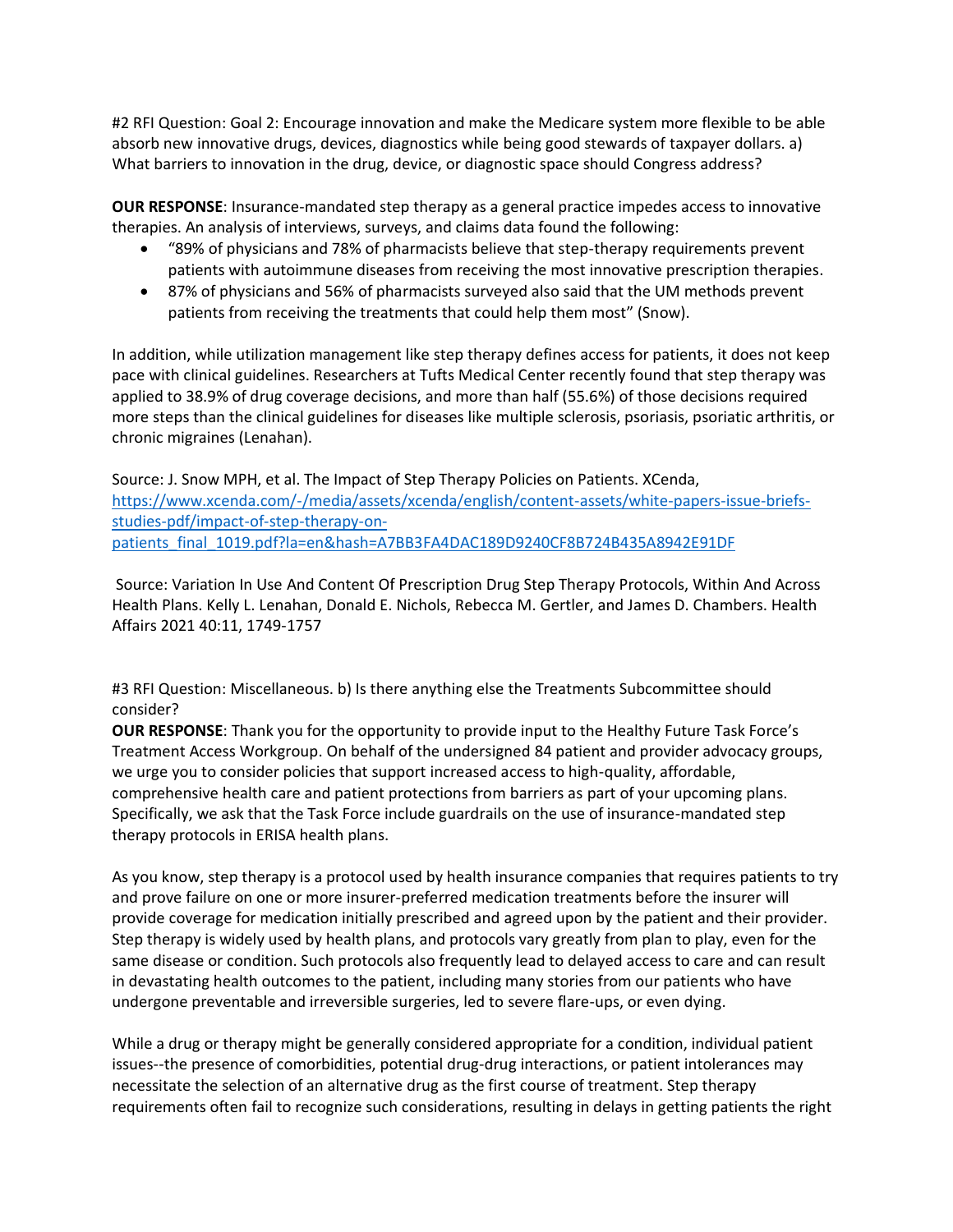treatment at the right time. A patient's health care provider is in the best position to assess their patients' medical needs.

Step therapy policies also interfere with the patient – physician relationship, often resulting in delayed treatment, increased disease activity, disability, and in some cases irreversible disease progression. Step therapy requirements can also be administratively burdensome on clinicians and staff as they help patients navigate complicated coverage determination processes. Furthermore, payor exemption and appeals processes can be complicated and lengthy, making them onerous for busy physician practices and patients awaiting treatment.

These protections are clearly articulated in pending bipartisan and bicameral legislation, known as the Safe Step Act (H.R. 2163/S. 464), first introduced in 2017. Currently, over 30 states have enacted patient friendly step therapy protections. These state laws apply to state regulated insurance plans such as the individual marketplace. We are asking Congress to enact these protections for federally regulated ERISA health plans, ensuring all patients, regardless of who regulates their health plan, have access to the right treatment at the right time.

As patient and physician advocacy organizations representing millions of beneficiaries and their health care providers, we are keenly aware of the challenges that can arise from poorly structured and implemented step therapy protocols. If you would like to discuss this important policy further or if you have any questions, please contact Alisa Vidulich, Policy Director at the Arthritis Foundation, at avidulich@arthritis.org. Thank you for your consideration of this critical patient access concern.

Sincerely,

- 1. ADAP Advocacy Association
- 2. Aimed Alliance
- 3. Allergy & Asthma Network
- 4. Alliance for Patient Access
- 5. Alpha-1 Foundation
- 6. American Academy of Dermatology Association
- 7. American Academy of Neurology
- 8. American College of Gastroenterology
- 9. American College of Rheumatology
- 10. American Gastroenterological Association
- 11. American Partnership for Eosinophilic Disorders
- 12. American Society for Gastrointestinal Endoscopy
- 13. American Society for Parenteral and Enteral Nutrition (ASPEN)
- 14. Arthritis Foundation
- 15. Association of Community Cancer Centers (ACCC)
- 16. Association of Gastrointestinal Motility Disorders (AGMD)
- 17. Association of Women in Rheumatology (AWIR)
- 18. Asthma and Allergy Foundation of America
- 19. Beyond Celiac
- 20. Cancer Support Community
- 21. Caregiver Action Network
- 22. Crohn's & Colitis Foundation
- 23. Chronic Disease Coalition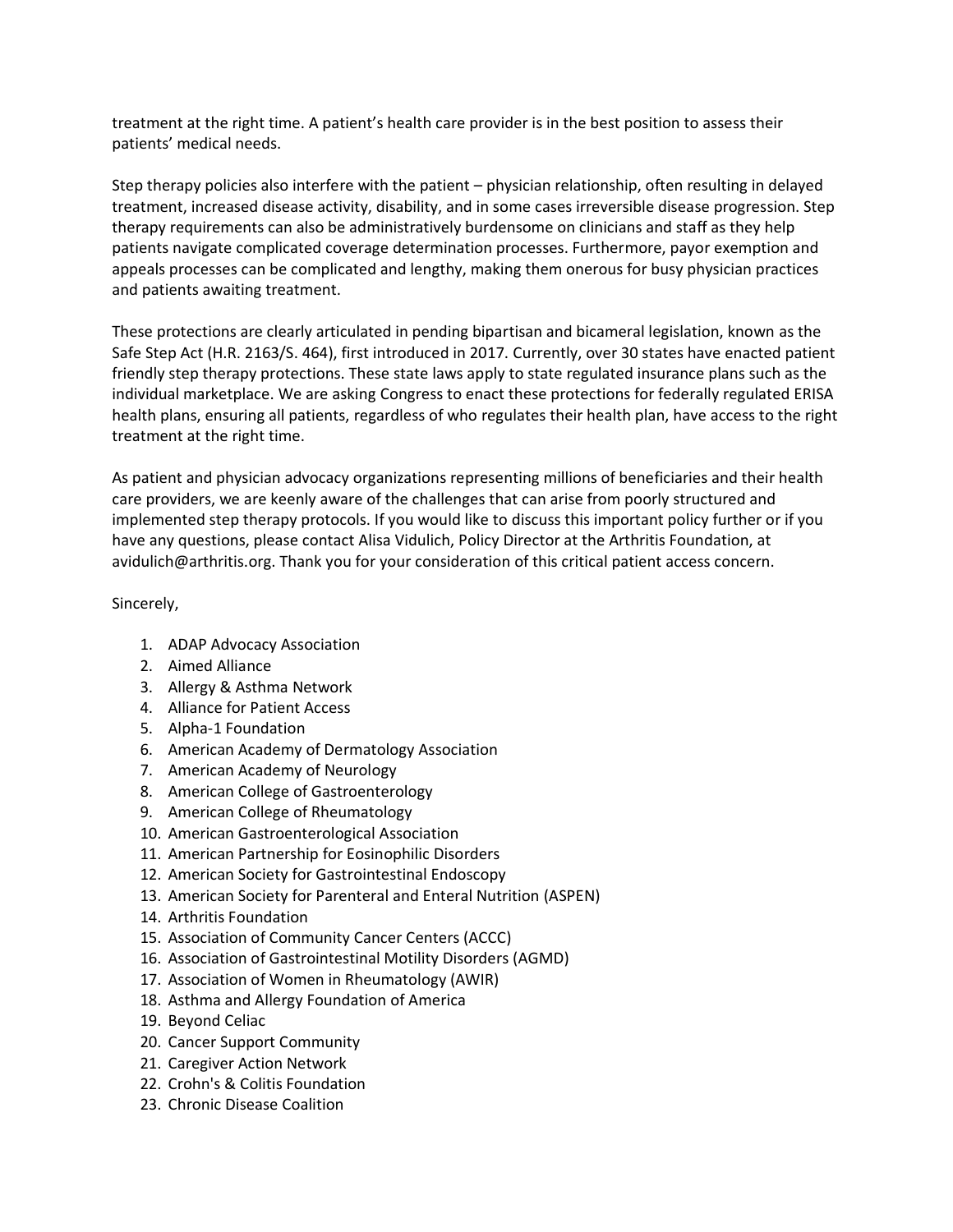- 24. Coalition of Hematology Oncology Practices
- 25. Coalition of Skin Diseases
- 26. Coalition of State Rheumatology Organizations
- 27. Community Access National Network (CANN)
- 28. Community Liver Alliance
- 29. Connecting to Cure Crohn's and Colitis
- 30. Cure SMA
- 31. Derma Care Access Network
- 32. Digestive Disease National Coalition
- 33. Epilepsy Alliance America
- 34. Epilepsy Foundation
- 35. Epilepsy Services of New Jersey
- 36. Exon 20 Group
- 37. Florida Society of Rheumatology (FSR)
- 38. Gastroparesis: Fighting for Change
- 39. GBS|CIDP Foundation International
- 40. Gilda's Club South Florida
- 41. Global Healthy Living Foundation
- 42. Global Liver Institute
- 43. Hawai'i Parkinson Association
- 44. HealthyWomen
- 45. Hemophilia Federation of America
- 46. Hereditary Angioedema Association
- 47. IBDMoms
- 48. ICAN, International Cancer Advocacy Network
- 49. IFFGD
- 50. International Foundation for Gastrointestinal Disorders
- 51. International Pain Foundation
- 52. Large Urology Group Practice Association (LUGPA)
- 53. Louisiana Hemophilia Foundation
- 54. Lupus and Allied Diseases Association, Inc.
- 55. Metro Maryland Ostomy Association, Inc.
- 56. Multiple Sclerosis Association of America
- 57. Multiple Sclerosis Foundation
- 58. National Ataxia Foundation
- 59. National Council for Mental Wellbeing
- 60. National Eczema Association
- 61. National Hemophilia Foundation
- 62. National Organization for Rare Disorders
- 63. National Psoriasis Foundation
- 64. Nevada Chronic Care Collaborative
- 65. NORM
- 66. North American Society for Pediatric Gastroenterology, Hepatology and Nutrition
- 67. Ohio Association of Rheumatology
- 68. PlusInc
- 69. Prostate Conditions Education Council
- 70. Pulmonary Hypertension Association
- 71. Rheumatology Alliance of Louisiana